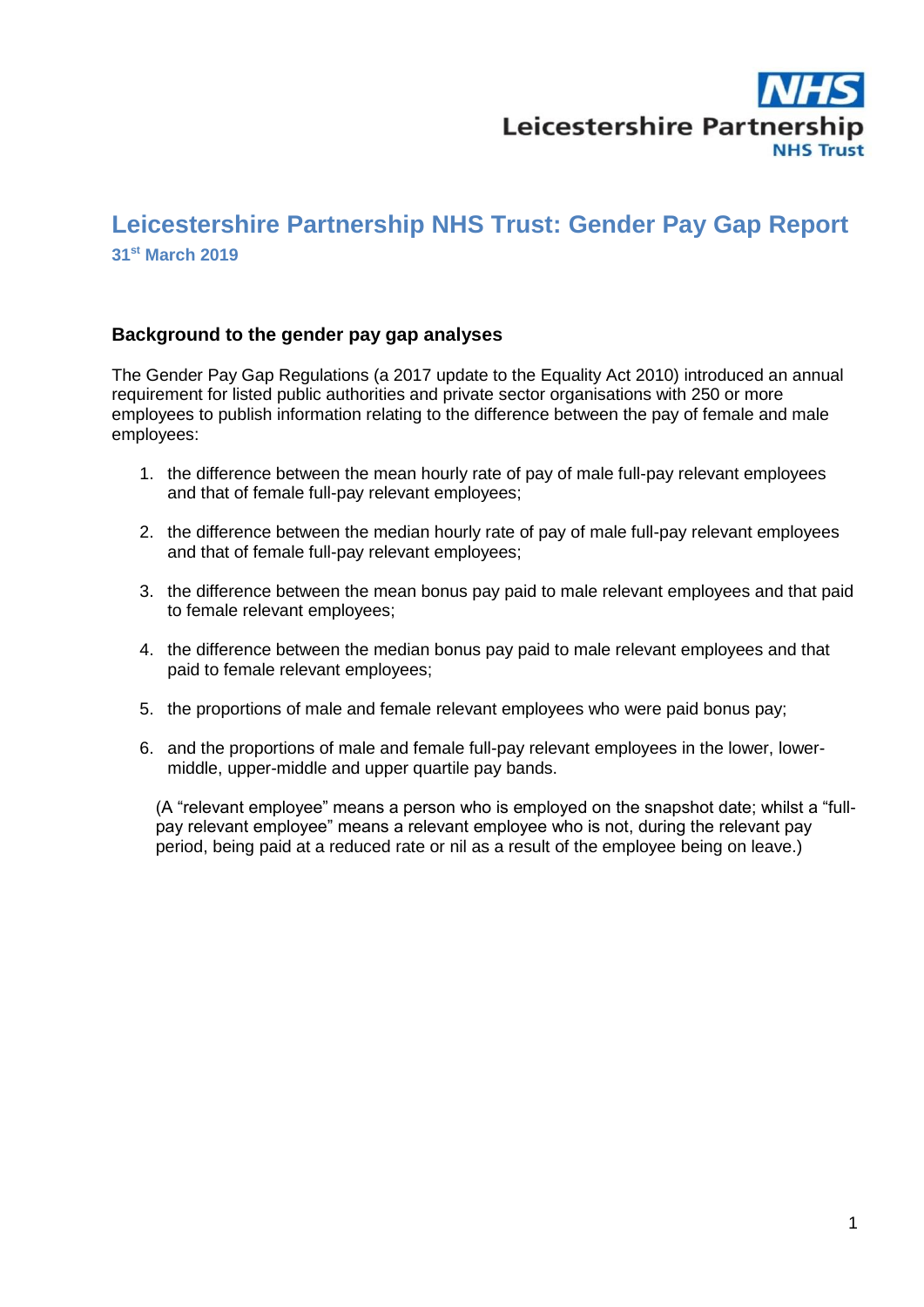

### **Leicestershire Partnership NHS Trust's workforce at March 2019**

Leicestershire Partnership NHS Trust (LPT) provides mental health, learning disability, and community health services to the population of Leicester, Leicestershire, and Rutland (mid-year population estimate at June 2018: 1,093,183). At the end of March 2019, LPT had a workforce of 6699 relevant employees (82.3% female, 17.7% male) of which 5746 were full-pay relevant employees (82.2% female, 17.8% male).

LPT's workforce (full-pay relevant employees) encompassed a variety of job roles: Additional Clinical Services (26.7%), Additional Professional Scientific and Technical / Healthcare Scientists (3.3%), Administrative and Clerical / Estates and Ancillary (25.0%), Allied Health Professionals (10.3%), Medical (3.3%), and Registered Nurses (31.4%). Men were overrepresented in Administrative and Clerical roles and in Medical roles (23.4% male and 46.8% male, respectively); whilst men were underrepresented in Allied Health Professional roles and in Registered Nursing roles (13.0% male and 13.5% male, respectively). Nearly half of the workforce worked part time (48.2%), with women more likely to work part time than men (52.9% vs 26.3%).

The levels of pay for jobs within the NHS are set according to a national agreement called the Agenda for Change (which applies to all except very senior managers, VSM, and medics). Individual jobs are assigned an Agenda for Change pay band based on the levels of responsibility and expertise required, as evaluated against criteria in national job profiles. The chart on the next page illustrates the gender profile of LPT's workforce (full-pay relevant employees at March 2019) by pay band and working pattern (full-time or part-time), for non-clinical and clinical staff. Broadly, Administrative and Clerical, and, Estates and Ancillary staff are referred to as non-clinical staff, whilst all other groups of staff, including Nurses, Additional Clinical Services, and Medics, are referred to as clinical staff. (The chart is given first as a graphical summary and then as a plain text list.)

There was a trend amongst non-clinical staff for the proportion of women to fall with increasing pay band, with especially high proportions of women at non-clinical bands 2 to 4 (84% of 922 staff) and a marked drop in the proportion of women at non-clinical band 5 and above (63% of 518 staff). For clinical staff outside of medicine (largely Additional Clinical Service staff at bands 4 and under and registered Nurses at bands 5 and above) women were well represented at all levels (86% of 4118 staff across all clinical roles outside of medicine). Meanwhile, women were underrepresented in Medical roles (53% of 188 staff).

There was an association between part time working and the distribution of women within the workforce. In non-clinical roles, part-time working was common up to and including band 4 (52% of 922 staff), but became less common at band 5 and above (24% of 518 staff) – the same point at which the representation of women dropped. In clinical roles outside of medicine, the proportion of part time workers remains high at all levels (51% of 4118 staff), with women well represented at all levels, too. Meanwhile, in medical roles, part-time working was less common (29% of 188 staff), with women underrepresented in Medical roles.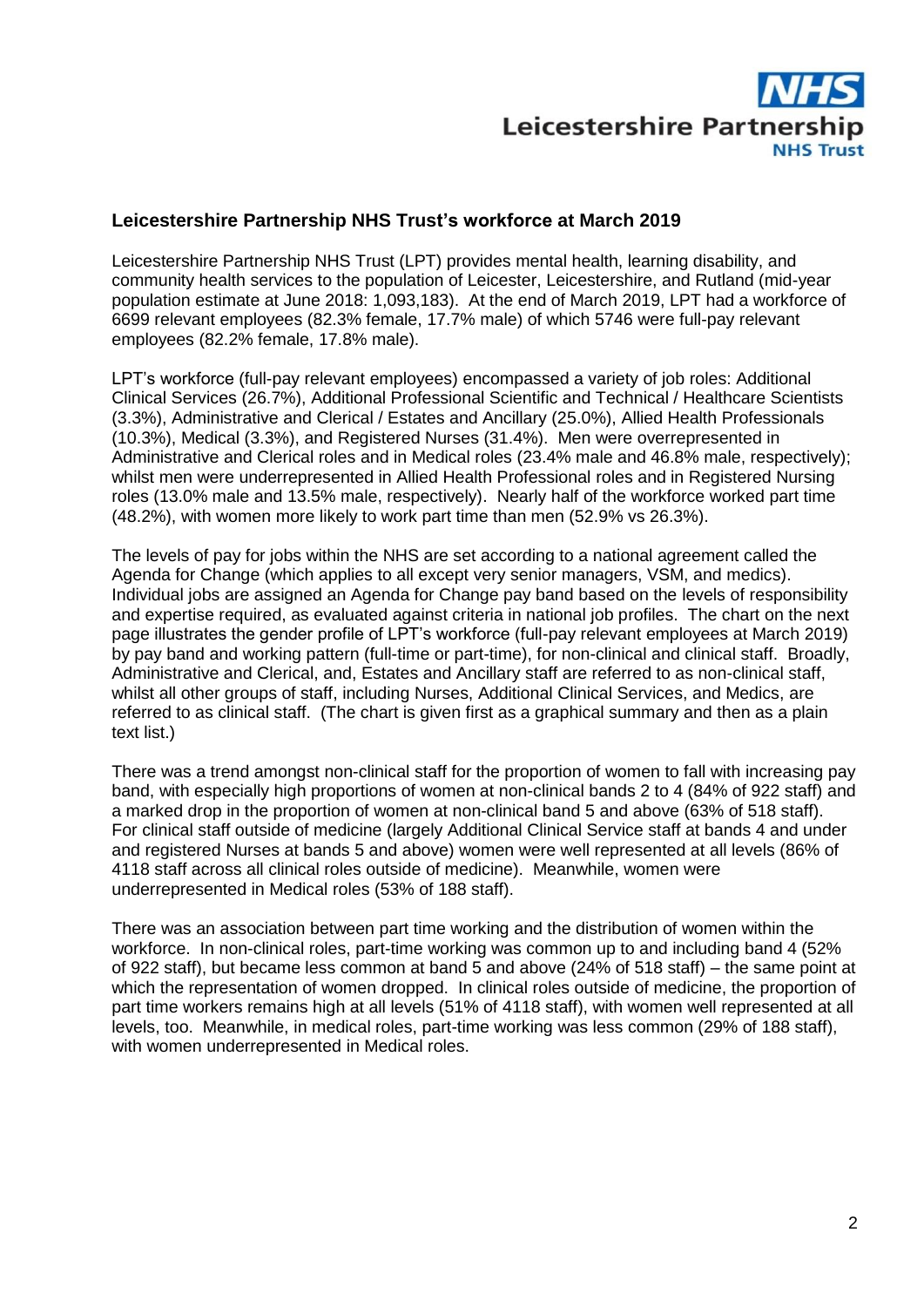## Leicestershire Partnership **NHS Trust**



Start of plain text summary of chart detailing variations in levels of representation by gender and working pattern, at each pay band (Full Pay Relevant Employees at March 2019):

- Workforce Overall (n=5746): 39% female full-time, 43% female part-time, 13% male full-time, 5% male part-time
- Non Clinical Band 2 and under (n=336): 32% female full-time, 52% female part-time, 8% male full-time, 9% male part-time
- Non Clinical Band 3 (n=319): 46% female full-time, 41% female part-time, 11% male full-time, 2% male part-time
- Non Clinical Band 4 (n=267): 38% female full-time, 45% female part-time, 10% male full-time, 7% male part-time
- Non Clinical Band 5 (n=147): 51% female full-time, 18% female part-time, 30% male full-time, 1% male part-time
- Non Clinical Band 6 (n=106): 43% female full-time, 23% female part-time, 31% male full-time, 3% male part-time
- 
- Non Clinical Band 7 (n=120): 31% female full-time, 23% female part-time, 40% male full-time, 7% male part-time Non Clinical - Band 8a (n=65): 42% female full-time, 15% female part-time, 35% male full-time, 8% male part-time
- 
- Non Clinical Band 8b (n=41): 51% female full-time, 17% female part-time, 22% male full-time, 10% male part-time
- Non Clinical Band 8c to VSM (n=39): 56% female full-time, 10% female part-time, 28% male full-time, 5% male part-time Clinical - Band 2 and under (n=818): 28% female full-time, 53% female part-time, 8% male full-time, 11% male part-time
- 
- Clinical Band 3 (n=485): 43% female full-time, 44% female part-time, 9% male full-time, 3% male part-time Clinical - Band 4 (n=224): 42% female full-time, 47% female part-time, 9% male full-time, 1% male part-time
- 
- Clinical Band 5 (n=843): 39% female full-time, 49% female part-time, 9% male full-time, 3% male part-time Clinical - Band 6 (n=1128): 41% female full-time, 45% female part-time, 11% male full-time, 3% male part-time
- Clinical Band 7 (n=404): 45% female full-time, 40% female part-time, 12% male full-time, 3% male part-time
- Clinical Band 8a (n=138): 40% female full-time, 43% female part-time, 14% male full-time, 2% male part-time
- Clinical Band 8b to 8d (n=78): 33% female full-time, 46% female part-time, 17% male full-time, 4% male part-time
- Clinical Medical Consultant (n=110): 29% female full-time, 21% female part-time, 45% male full-time, 5% male part-time
- Clinical Medical Not consultant (n=78): 29% female full-time, 28% female part-time, 37% male full-time, 5% male part-time

End of plain text summary of chart.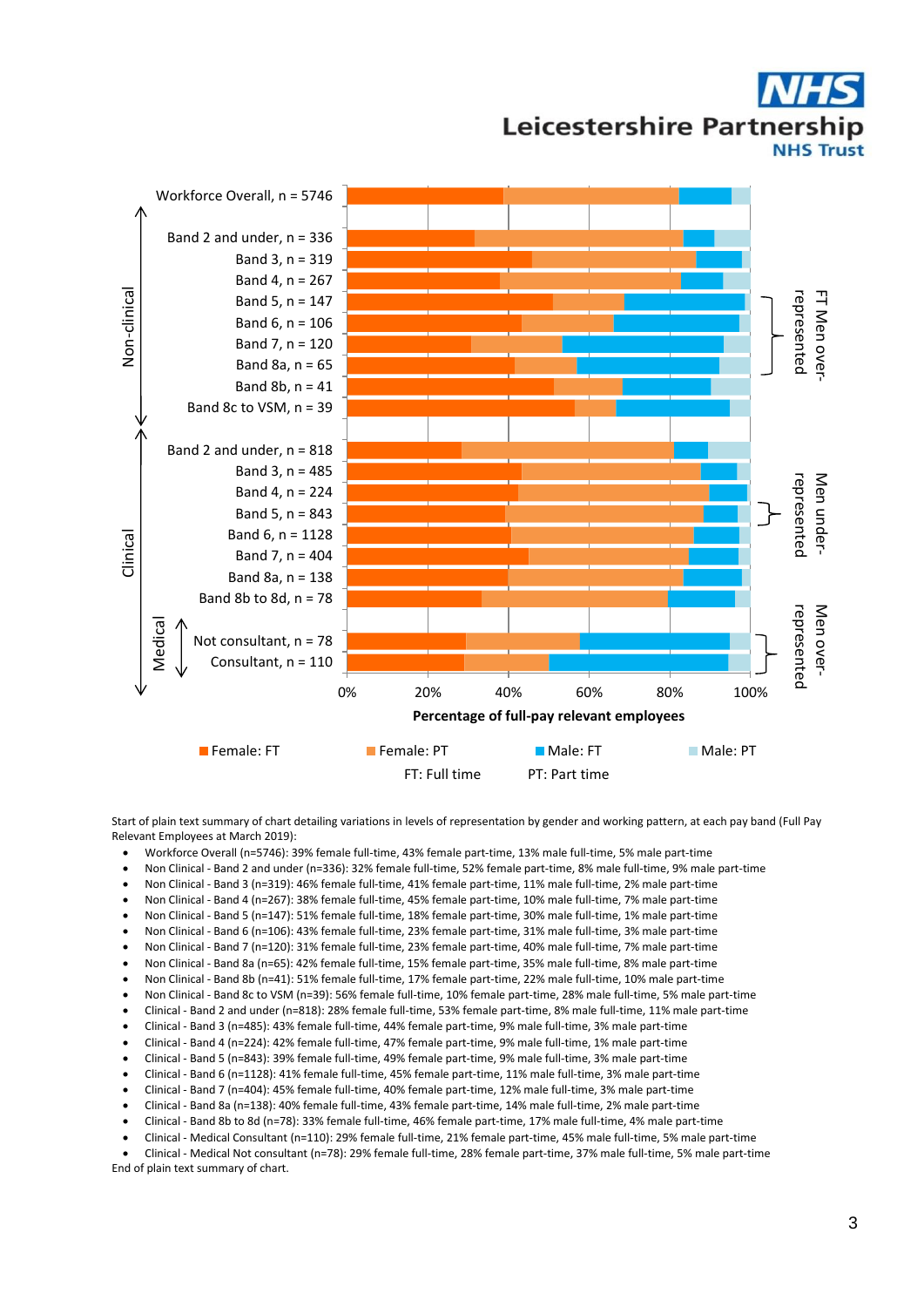

#### **Gender Pay Gap in mean and median hourly pay**

At March 2019, there was a Gender Pay Gap in favour of men, both in terms of mean hourly pay, **+15.6%**, and in terms of median hourly pay, **+6.7%**. Both measures reflected a statistically significant Gender Pay Gap in favour of men. The Gender Pay Gap in terms of mean hourly pay was larger than that in terms of median hourly pay, as the calculation of mean pay for men was skewed upwards by a disproportionately high number of men in roles with especially high rates of pay. For example, medics were, on average, the highest paid staff group in the Trust. Medics earned two and a half times the Trust average rate of pay, whilst medical consultants earned three times the Trust average rate of pay. Men were overrepresented amongst medics (47% of the 188 medics were male compared to 18% of the Trust's 5746 full pay relevant staff overall). Nonetheless, even with medics excluded from the analyses, the mean and median Gender Pay Gaps remained statistically significant and in favour of men at +6.8% for the mean and +4.6% for the median.

For reference, at March 2018, there was a Gender Pay Gap in favour of men, both in terms of mean hourly pay, +15.4%, and in terms of median hourly pay, +6.3%; and also at March 2017 there was a Gender Pay Gap in favour of men, both in terms of mean hourly pay, +16.7%, and in terms of median hourly pay, +4.0% (all were statistically significant).



Gender Pay Gap in favour of women : Gender Pay Gap in favour of men

**Gender Pay Gap**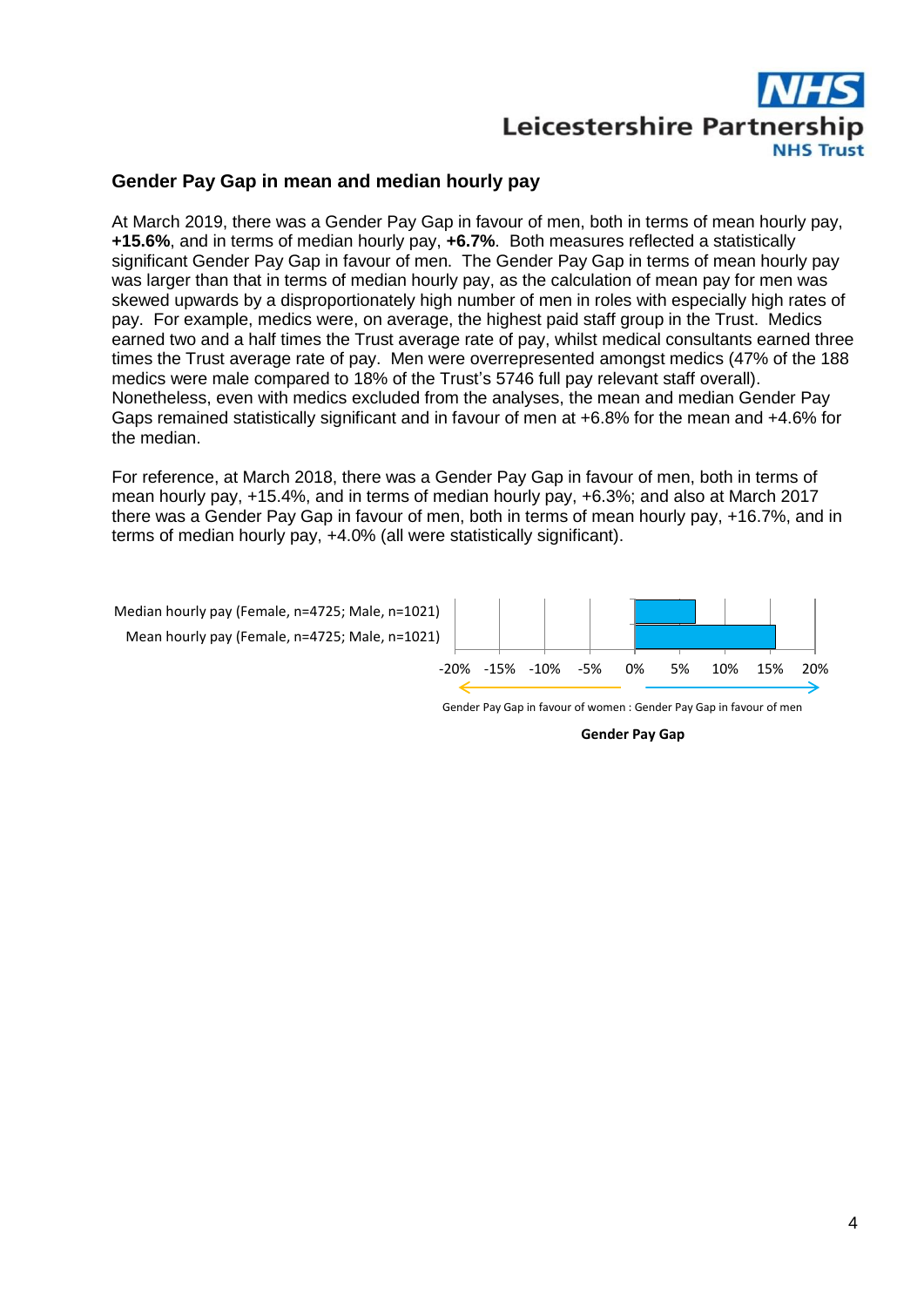

#### **Gender Pay Gap in mean and median annual bonus pay**

At March 2019, the Gender Pay Gap in annual bonus pay amongst those that received a bonus was **+33.7%** in terms of the mean and **+62.5%** in terms of the median, both in favour of men. However, very few people within the organisation received bonus pay (46 out of 6699 relevant employees), and the level of bonus pay varied considerably from one person to the next. Consequently, the Gender Pay Gap in annual bonus pay was only statistically significant in terms of median annual bonus pay. The discrepancy between the mean and median based Gender Pay Gaps in annual bonus pay arose because a small number of especially high bonus payments amongst women skewed the mean gender pay gap downwards, but did not have such a large effect on the median. It is noted that only Medical Consultants received bonus payments; and in all but one instance these bonus payments were in the form of Clinical Excellence Awards to recognise and reward those consultants who contribute most towards the delivery of safe and high quality care to patients and to the continuous improvement of NHS services.

For reference, at March 2018, the Gender Pay Gap in annual bonus pay amongst those that received a bonus was +33.9% in terms of the mean and +70.8% in terms of the median, both in favour of men. Again, the Gender Pay Gap in annual bonus pay was only statistically significant in terms of median annual bonus pay. At March 2017, the Gender Pay Gap in annual bonus pay amongst those that received a bonus was +22.1% in terms of the mean and +60.0% in terms of the median, both in favour of men – neither was statistically significant due to the small numbers receiving bonus pay and large variations in the amounts paid from person to person.



Gender Pay Gap in favour of women : Gender Pay Gap in favour of men

**Gender Pay Gap**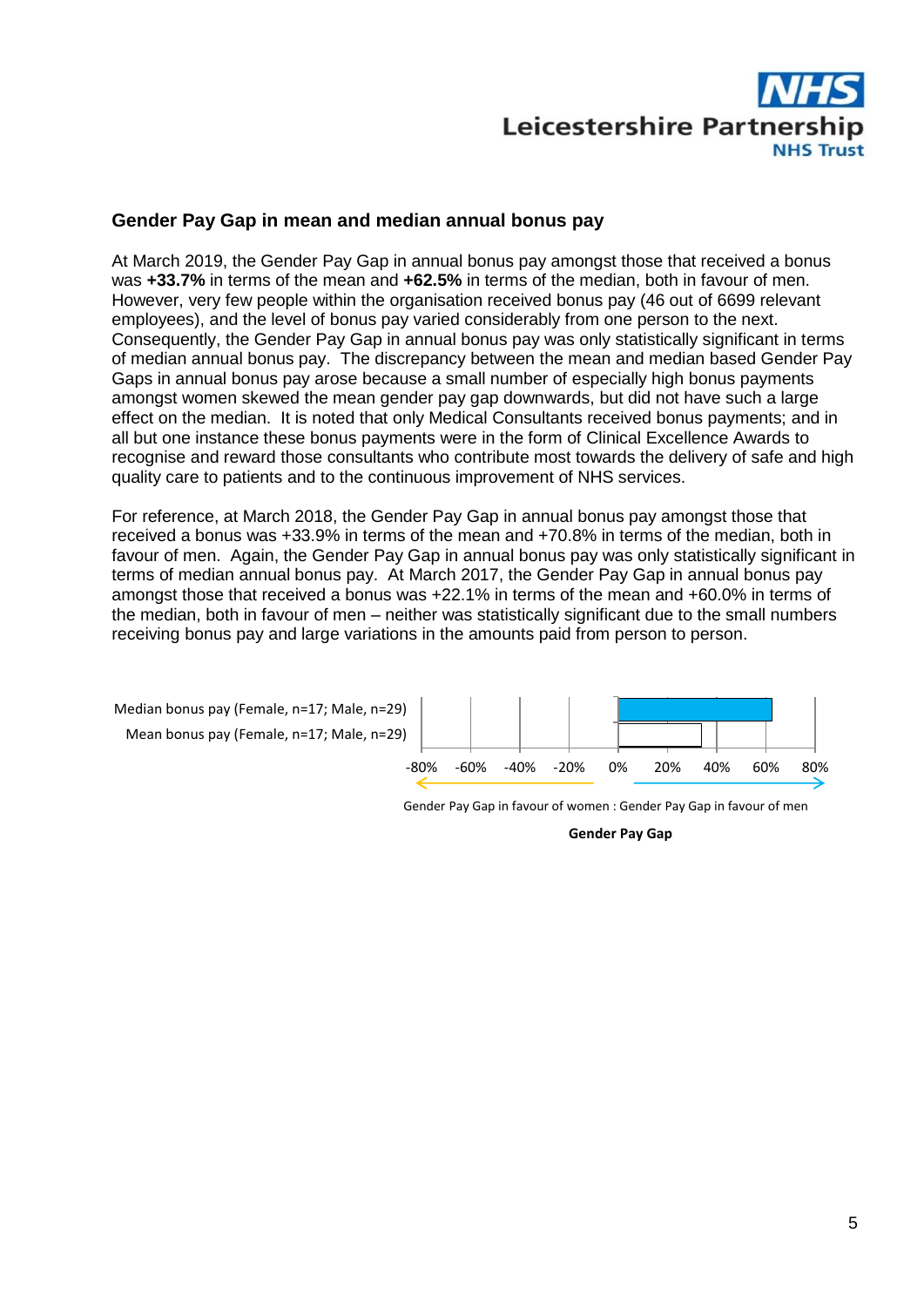

#### **Proportions of men and women in receipt of bonus pay**

In 2018/19, **0.3%** of female relevant employees received a bonus (17 out of 5512), whilst **2.4%** of male relevant employees received a bonus (29 out of 1187); this represented a statistically significant difference in favour of men. However, it is noted that only Medical Consultants received bonus pay, and in all but one case, these bonuses were in the form of Clinical Excellence Awards. Clinical Excellence Awards are made only to eligible Medical Consultants, who must apply for the award.

Once a Clinical Excellence Award is made, it is paid annually thereafter; only recently has a timelimit been placed on these awards (from April 2018, the awards can be made for a maximum of three years, and awards made prior to this date will be subject to review in March 2021). The number of Medical Consultants in receipt of a Clinical Excellence Award in 2018/19 (45 awards), tallies closely with the number of awards made over the past three years, from April 2016 to April 2018 inclusive (44 awards). Over this period, eligible female and male consultants have been similarly likely to apply for a Clinical Excellence Award (26.5% of women, 30 out of 113, compared to 24.6% of men, 35 out of 142), and from amongst these applicants, female and male consultants have been similarly likely to be successful in securing an award (63.3% of women, 19 out of 30, compared to 71.4% of men, 25 out of 35).

Thus, the overall gap in the proportions of bonus payments made to men and women, in favour of men, appears to reflect that only Medical Consultants are eligible for the bonuses on offer, amongst whom men are overrepresented. When looking at eligible Medical Consultants in isolation, there is no evidence of a gender bias, either in terms of the rates at which women and men apply for a Clinical Excellence Award, or in terms of the rates of successful application.

For reference, in 2017/18, 0.3% of female relevant employees received a bonus, whilst 2.7% of male relevant employees received a bonus (this was also the case in 2016/17). Again, the bonuses paid were almost exclusively in the form of Clinical Excellence Awards, paid only to eligible Medical Consultants.

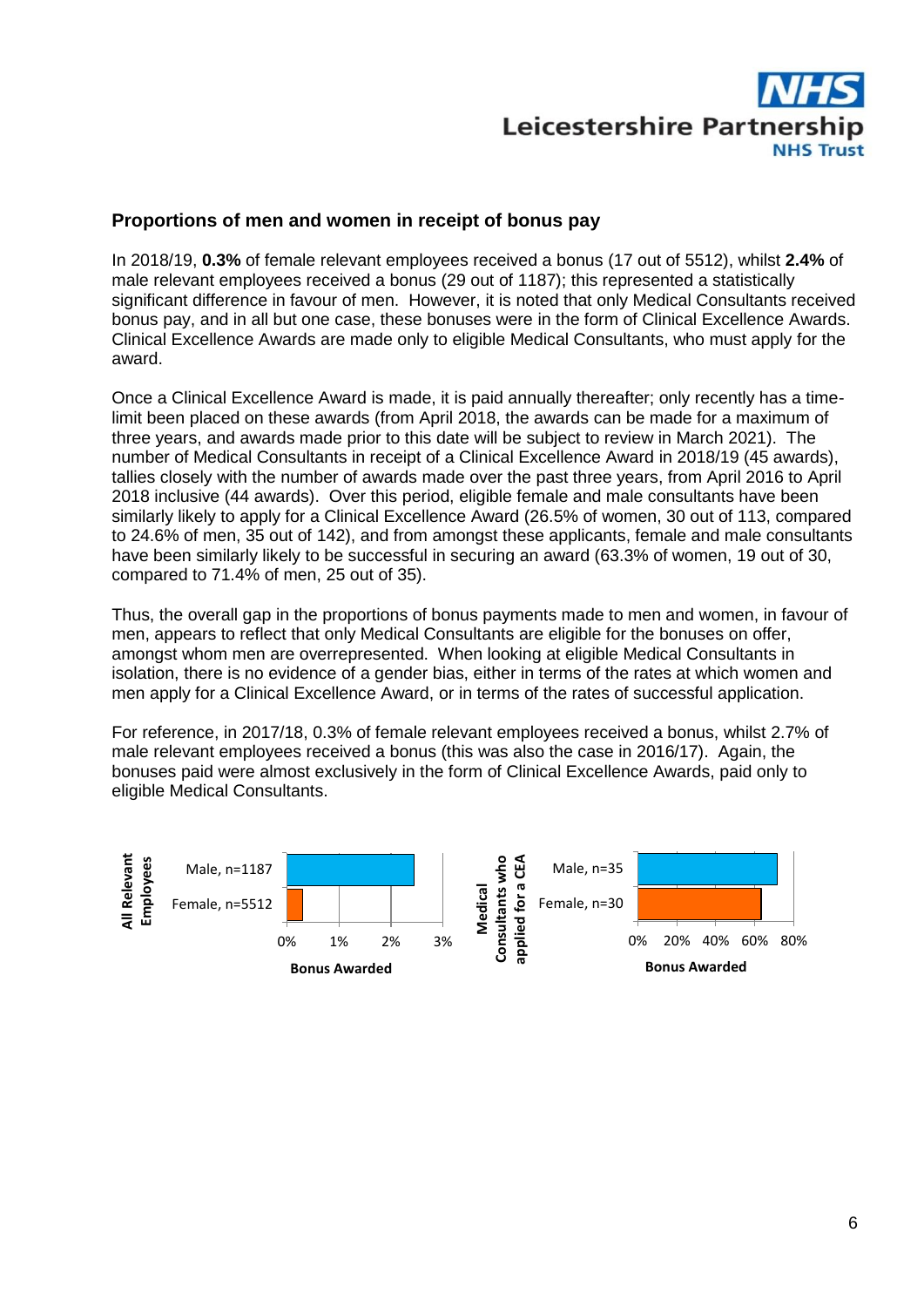

### **Proportions of men and women within each quartile pay band**

At March 2019, women comprised 82.2% of the 5746 full-pay relevant employees. Women were underrepresented in the upper pay quartile, **75.6%**, and were proportionately represented in the upper-middle, **83.8%**, lower-middle, **83.6%**, and lower, **85.8%**, pay quartiles. Overall, women were **0.67** times as likely as men to be in the top pay quartile. (For reference, at March 2018, women were 0.70 times as likely as men to be in the top pay quartile, and at March 2017, women were 0.69 times as likely as men to be in the top pay quartile.)

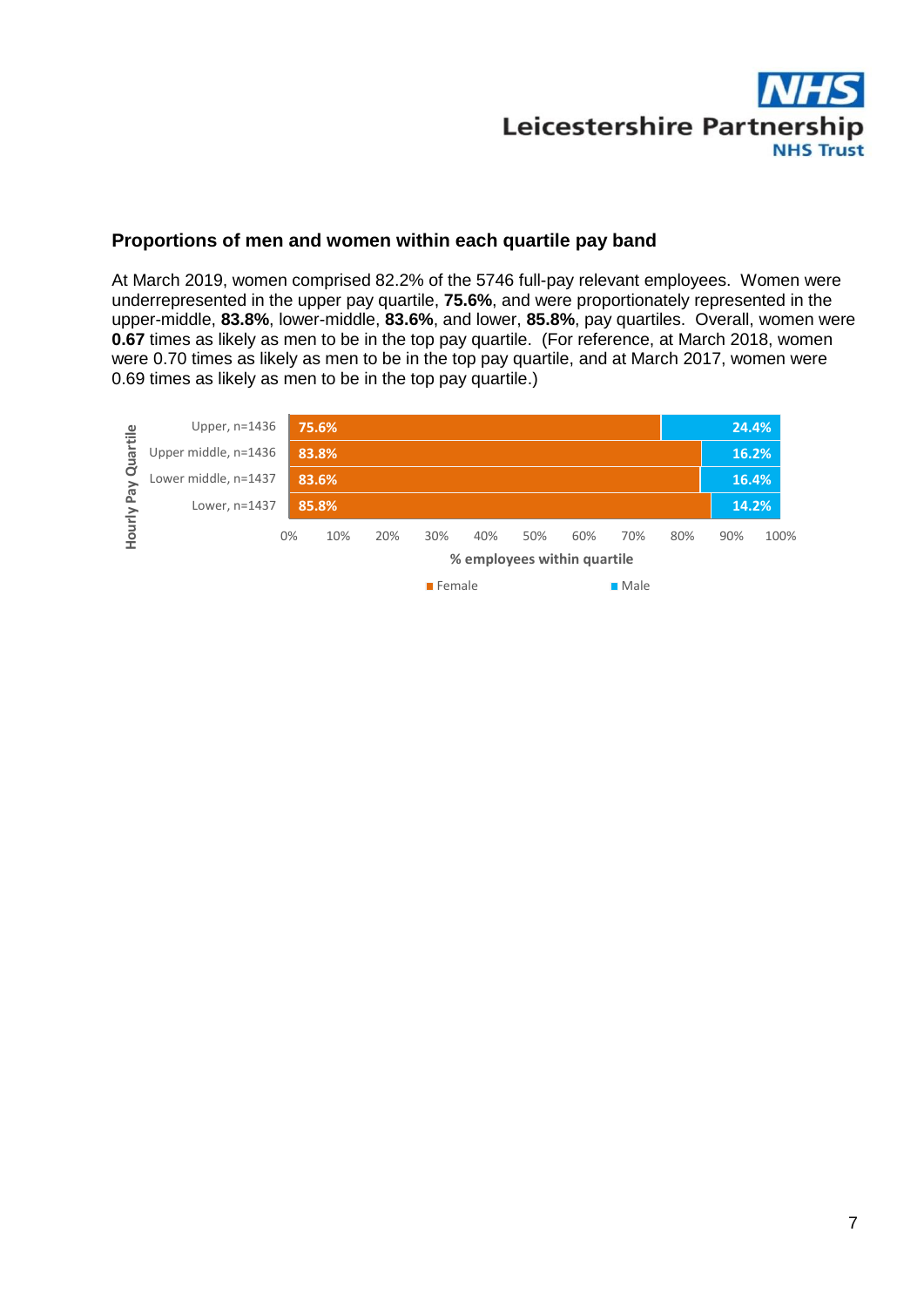

### **Benchmarking Leicestershire Partnership NHS Trust's Gender Pay Gap for the 2017/18 financial year against other NHS provider trusts**

**Hourly pay:** At March 2018, LPT had a Gender Pay Gap of **+15.4%** for mean hourly pay and **+6.3%** for median hourly pay, both in favour of men. In terms of the size of these Gender Pay Gaps, compared to other NHS provider trusts, this placed LPT at the **21st percentile** for mean hourly pay and at the **31st percentile** for median hourly pay (*i.e.*, in the lowest third of NHS provider trusts for both measures). For reference, at March 2017, LPT had a Gender Pay Gap of +16.7% for mean hourly pay (28<sup>th</sup> percentile) and +4.0% for median hourly pay (23<sup>rd</sup> percentile).





Leicestershire Partnership NHS Trust's position in the distribution is indicated by a pink dot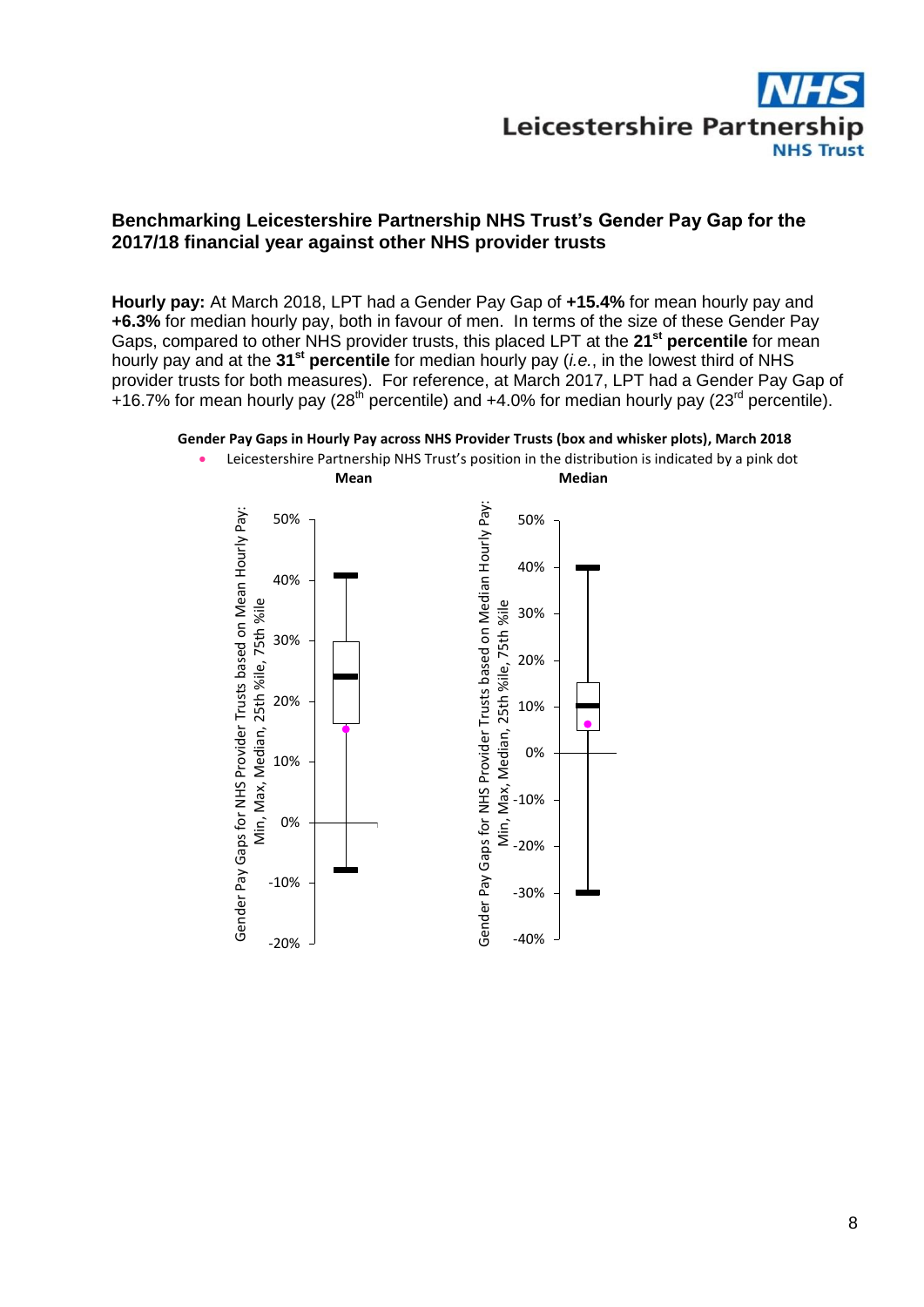

**Annual bonus pay:** In 2017/18, LPT had a Gender Pay Gap of **+33.9%** for mean annual bonus pay and **+70.8%** for median annual bonus pay, both in favour of men. In terms of the size of these Gender Pay Gaps compared to other NHS provider trusts, this placed LPT at the **54th percentile** for mean annual bonus pay and at the **87th percentile** for median annual bonus pay (*i.e.*, just in the top half of NHS provider trusts in terms of mean annual bonus pay and in the highest fifth of trusts in terms of median annual bonus pay – the discrepancy between the mean and median based Gender Pay Gaps in annual bonus pay at LPT arose because, amongst women, a small number of very high bonus payments skewed the mean gender pay gap downwards without having such a large effect on the median; under these circumstances the median gives a better indication of typical bonus pay). It is noted that at LPT, bonus payments were made only to Medical Consultants (in the form of Clinical Excellence Awards); this may not have been the case at other NHS provider trusts. For reference, in 2016/17, LPT had a Gender Pay Gap of +22.1%  $(34<sup>th</sup>$  percentile) for mean annual bonus pay and +60.0% (81<sup>st</sup> percentile) for median annual bonus pay, both in favour of men.

#### **Gender Pay Gaps in Annual Bonus Pay across NHS Provider Trusts (box and whisker plots), 2017/18**

 Leicestershire Partnership NHS Trust's position in the distribution is indicated by a pink dot **Mean Median**

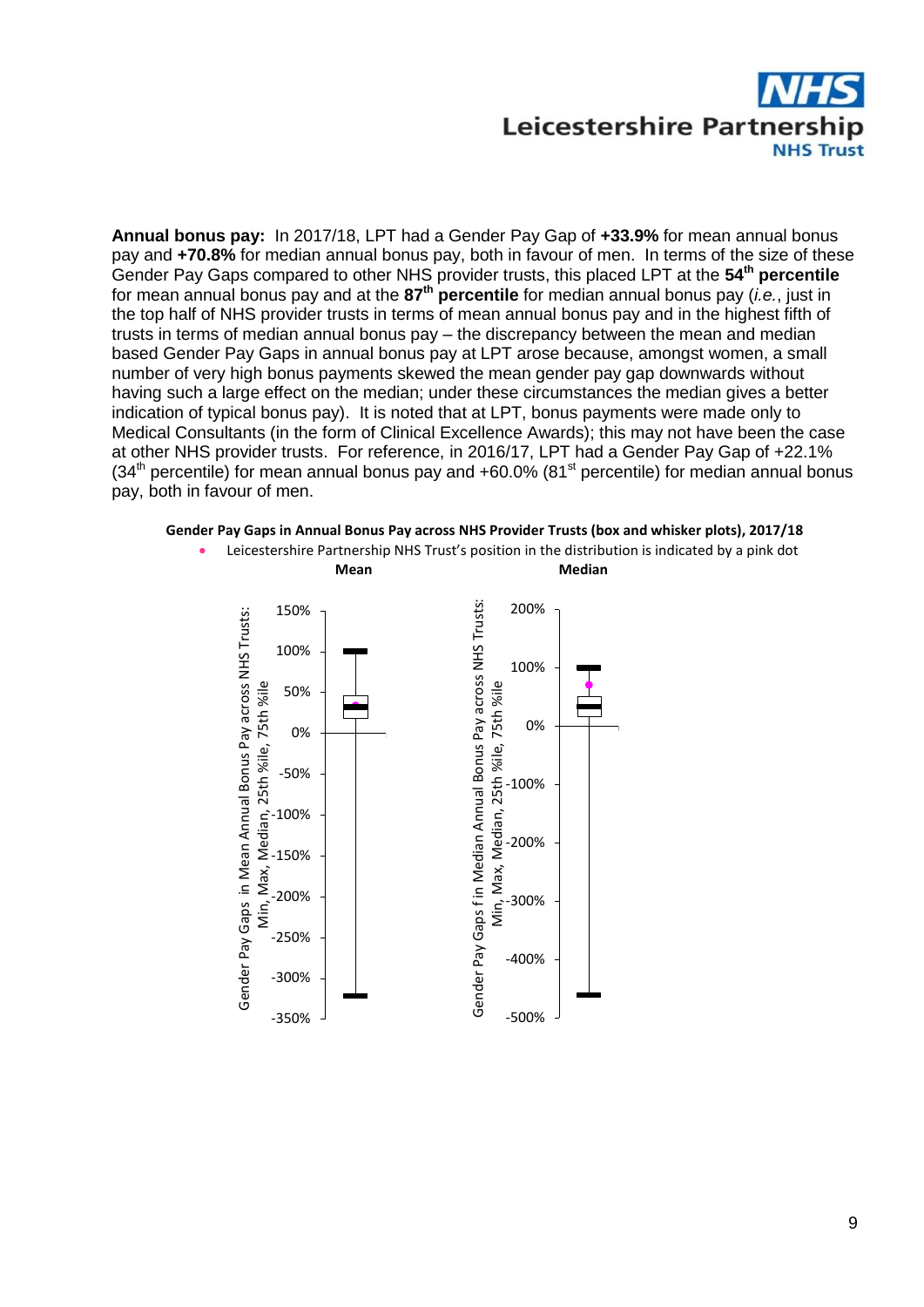

#### **Relative likelihood of women being in the top pay quartile compared to men:**

At March 2018, women at LPT were **0.70** times as likely as men to be in the top quartile for hourly pay; this placed LPT at the **69th percentile** of NHS provider trusts (*i.e.*, within the highest third of NHS provider trusts for the relative likelihood of women being in the top pay quartile compared to men – although women were still less likely than men to be in the top pay quartile). For reference, at March 2017, women at LPT were 0.69 times as likely as men to be in the top quartile for hourly pay (71<sup>st</sup> percentile).

#### **Relative Likelihoods of Women being in the Top Pay Quartile Compared to Men, across NHS Provider Trusts (box and whisker plot), March 2018**

Leicestershire Partnership NHS Trust's position in the distribution is indicated by a pink dot

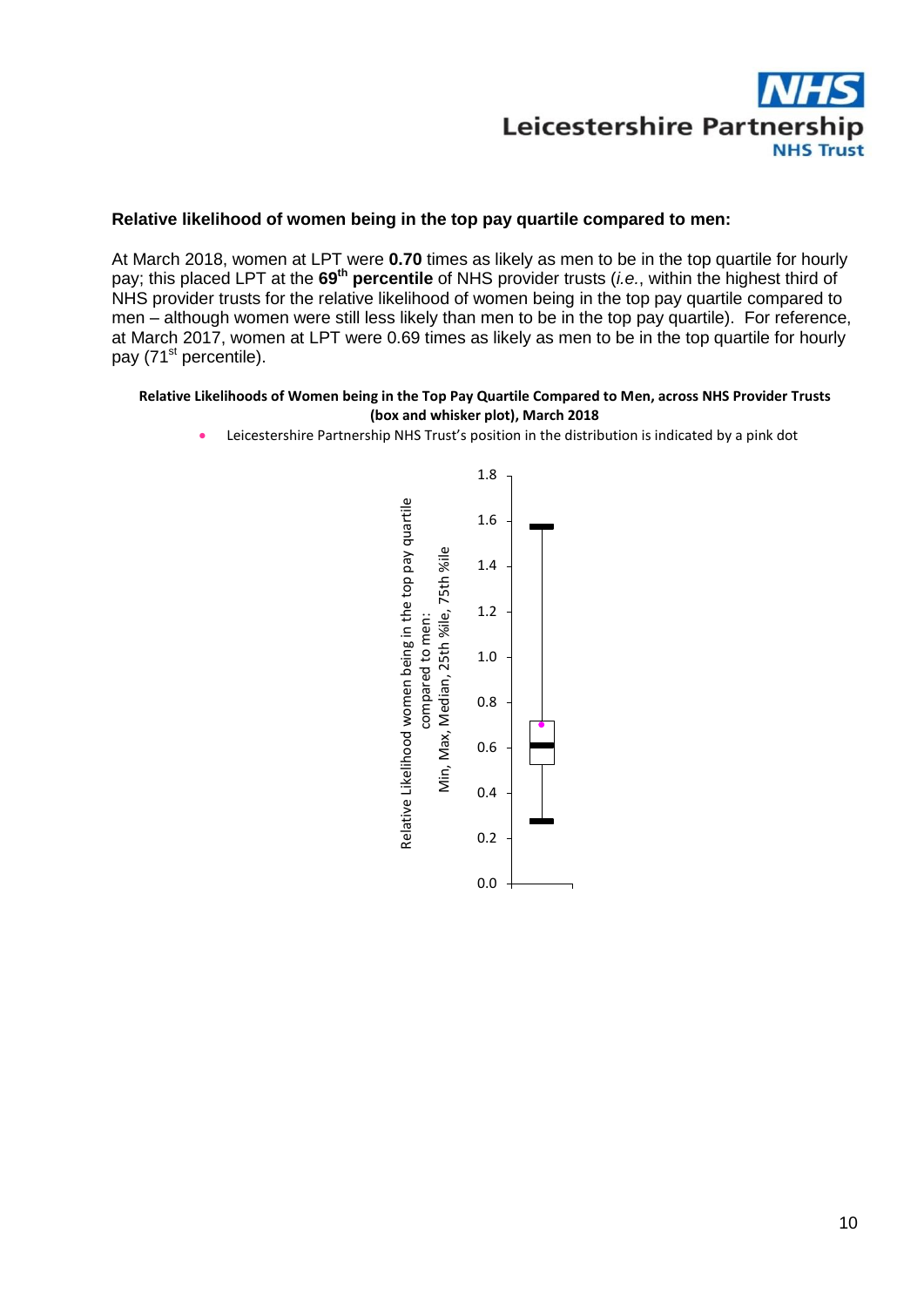

#### **Summary and actions**

The Gender Pay Gap analyses for LPT at March 2019 indicated the presence of Gender Pay Gaps in favour of men in terms of mean and median hourly pay, and in terms of median annual bonus pay. Additionally, women were less likely than men to receive bonus pay, and women were less likely than men to be in the top pay quartile. The overall picture was very similar to that observed at March 2018 and at March 2017.

Further analyses indicated that, in terms of the number of staff affected, the Gender Pay Gap in favour of men was driven mainly by those in non-clinical, administrative roles (there was also a Gender Pay Gap in favour of men amongst medical consultants, but relatively few staff were affected). An analysis of the gender profile of the workforce by pay band and working pattern (fulltime or part-time) indicated that, within non-clinical roles, women tended to be concentrated in lower paid, part-time positions (band 4 and below), with a paucity of part-time working at higher levels (band 5 and above). There was also an overrepresentation of men in middle to uppermiddle level, full-time roles (band 5 to band 8a). A disadvantage in career progression for women, potentially associated with part time working, could be inferred.

In comparison to other NHS provider trusts, based on Gender Pay Gaps in hourly pay for the 17/18 financial year, LPT had a smaller Gender Pay Gap in favour of men than most other trusts (lower than 79% in terms of the mean and lower than 69% in terms of the median). Additionally, LPT was in the top third of trusts in terms of the likelihood of women being in the top pay quartile relative to men – although women were still less likely to be in the top pay quartile than men in absolute terms. Comparisons across trusts in terms of Gender Pay Gaps in annual bonus pay may not be reliable as LPT only made bonus payments in the form of Clinical Excellence Awards, and only to medical consultants; this may not have been the case at other trusts.

A table summarising the main findings of the present analyses and proposing actions is given overleaf.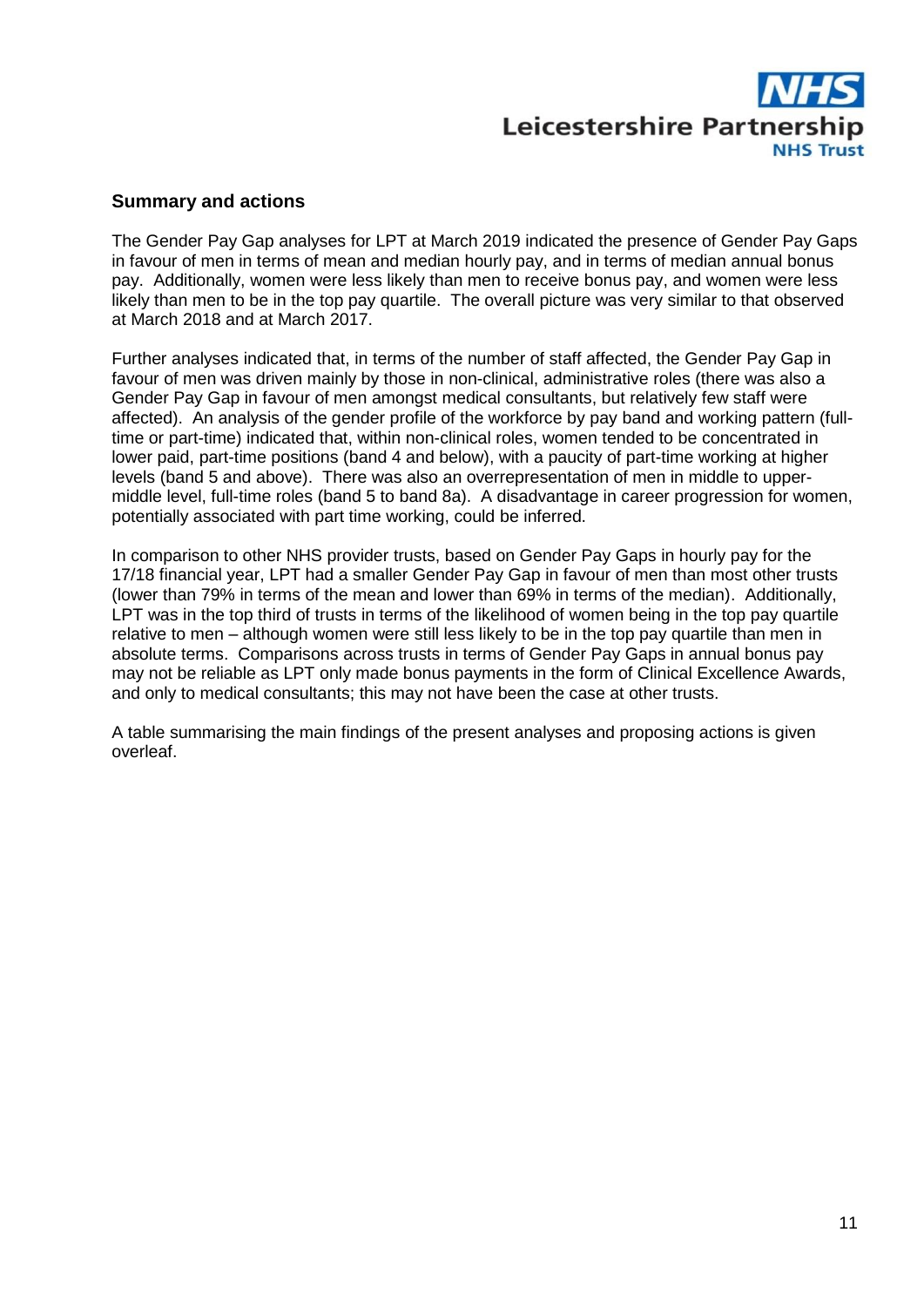# **NHS** Leicestershire Partnership

| <b>Metric</b>                                                             | <b>Findings</b>                                                                                                                                                                          | <b>Action</b>                                                                                                                                                                                                                                                                                                                                                                                                                                                                                                                                                                                                                                                                                                                                                                                   | Lead                          | <b>Review</b>  |
|---------------------------------------------------------------------------|------------------------------------------------------------------------------------------------------------------------------------------------------------------------------------------|-------------------------------------------------------------------------------------------------------------------------------------------------------------------------------------------------------------------------------------------------------------------------------------------------------------------------------------------------------------------------------------------------------------------------------------------------------------------------------------------------------------------------------------------------------------------------------------------------------------------------------------------------------------------------------------------------------------------------------------------------------------------------------------------------|-------------------------------|----------------|
|                                                                           |                                                                                                                                                                                          |                                                                                                                                                                                                                                                                                                                                                                                                                                                                                                                                                                                                                                                                                                                                                                                                 |                               | <b>Date</b>    |
| Gender Pay<br>Gap in<br>mean and<br>median<br>hourly pay                  | There was a Gender Pay<br>Gap in favour of men, both<br>in terms of mean hourly<br>pay, +15.6%, and in terms<br>of median hourly pay,<br>$+6.7%$                                         | Draw parallels with the Athena SWAN charter (advancing the<br>careers of women in science, technology, engineering, maths<br>and medicine) to help shape the Trust's approach to gender<br>equality in career progression:<br>https://www.ecu.ac.uk/equality-charters/athena-swan/about-<br>athena-swan/<br>Promote the Trust's flexible working policy to ensure that<br>flexible working can be supported in senior roles.                                                                                                                                                                                                                                                                                                                                                                    | Head of<br>EDI and<br>HR Team | August<br>2020 |
| Proportions<br>of men and<br>women<br>within each<br>quartile<br>pay band | Women were<br>underrepresented within<br>the highest pay quartile<br>(75.6%), compared to their<br>level of representation<br>amongst all full-pay<br>relevant employees<br>$(82.2\%)$ . | At all levels, encourage job applications from those seeking<br>flexible / family friendly working patterns. Some employers<br>(for example Public Health England) have signed up to the<br>"happy to talk flexible working" initiative to ensure that their<br>posts are designed with flexibility in mind. The "happy to talk<br>flexible working" tag line and logo is used in their job adverts,<br>even for their most senior roles, to encourage applications<br>from a wider pool of candidates:<br>https://www.workingfamilies.org.uk/campaigns/happy-<br>$\overline{\phantom{a}}$<br>to-talk-flexible-working/<br>https://www.workingfamilies.org.uk/wp-<br>$\overline{\phantom{a}}$<br>content/uploads/2016/01/Happy-to-Talk-Flexible-<br>Working-strapline-Jan-16-with-all-logos.pdf |                               |                |
|                                                                           |                                                                                                                                                                                          | Schedule important meetings and training at "family friendly"<br>times.<br>Continue to progress LPT's WeNurture programme, which is a<br>career development programme, ensuring that it is accessible<br>to all. Evaluate the number of applications coming through<br>from part-time female employees.<br>Government guidance on actions to take to address a gender<br>pay gap:<br>https://gender-pay-<br>gap.service.gov.uk/public/assets/pdf/Evidence-<br>based actions for employers.pdf                                                                                                                                                                                                                                                                                                   |                               |                |

Table continued overleaf…